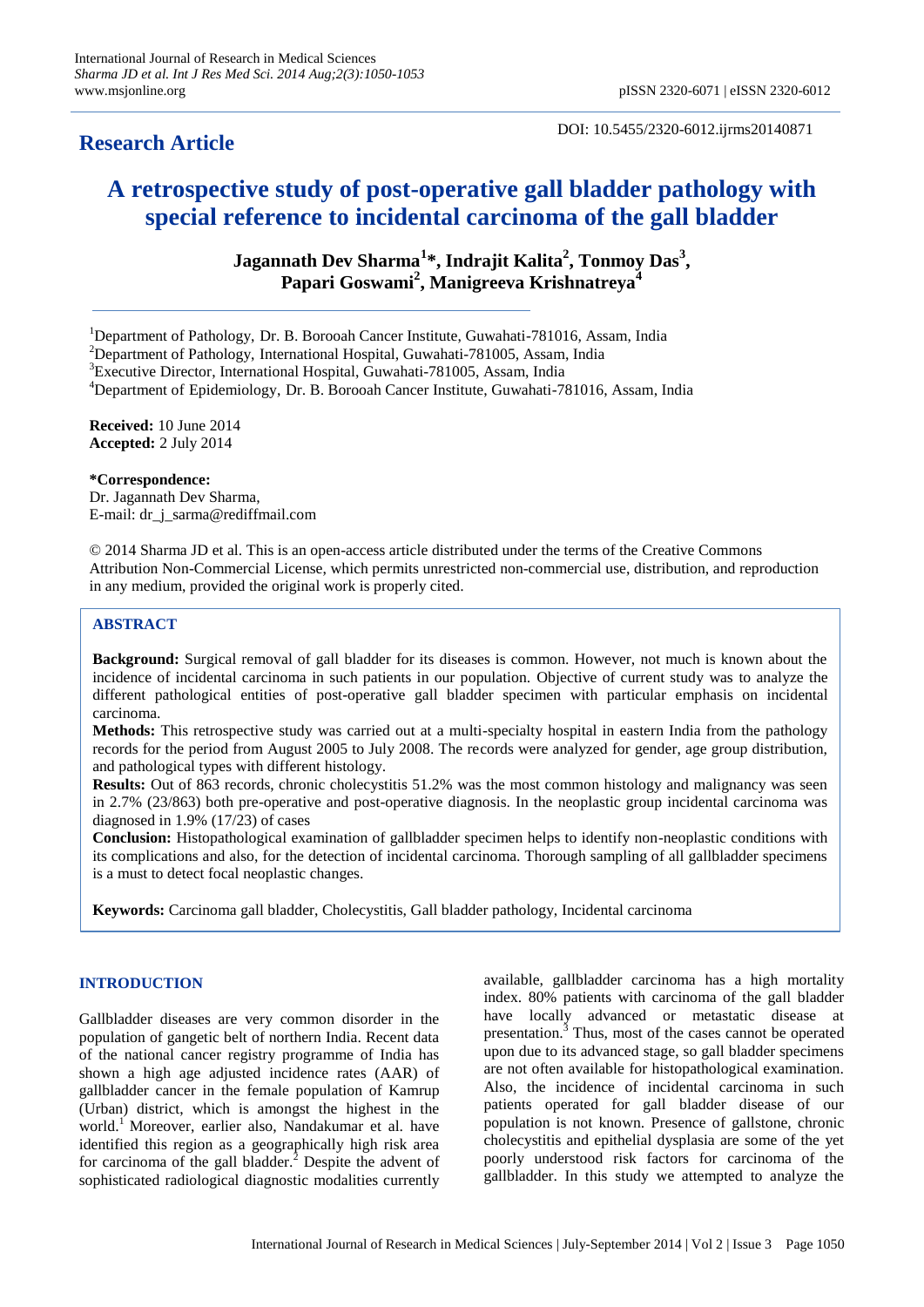different pathological entities of post-operative gall bladder specimen with particular emphasis on incidental carcinoma.

#### **METHODS**

This retrospective study was carried out at a multispecialty hospital in eastern India. The records on pathology reports of gallbladder specimens were obtained from the department of pathology for patients operated from August 2005 to July 2008. The records were analyzed for gender, age group distribution, and pathological types with different histology. All the gallbladder specimens that were received in department of pathology were examined macroscopically and microscopically. Adequate tissue sections were also taken from the representative areas which were routinely processed. Tissue sections were stained with hematoxylin and eosin stain for microscopic examination by 3 pathologists. The results of our analysis are presented as percentages.

### **RESULTS**

A total of 863 patients underwent gall bladder surgery during this period. Out of 863 cases, there were 64% (560/863) female patients and 36% (303/863) male patients. Relative proportion of different gallbladder diseases were, Chronic Cholecystitis (CC) 51.2% (442/863), Chronic Active Cholecystitis (CAC) in 40.4% (349/863), Acute Cholecystitis (AC) in 4.6% (40/863), neoplastic in 2.7% (23/863) and Xantho-Granulomatous Cholecystitis (XGC) in 1.04% (9/863) of patients. Broadly, the histology of different pathological entities was CC (Figure 1a), CAC (Figure 1b), XGC (Figure 2a) and neoplastic gall bladder (Figure 2b). The peak age group of CC was at 21-40 years and for CAC was 41-60 years. AC and XGC showed an equal predilection at 21- 40 years and 41-60 years of age (Table 1). All the cases of XGC had associated cholelithiasis but, there was no evidence of tumor formation in the gallbladder specimen associated with XGC. Out of the total 23 neoplastic lesions, six patients were with carcinoma diagnosed preoperatively and 17 cases were incidental gall bladder carcinoma. The age range of neoplastic lesions was from 28 to 78 years of age with the peak age group at 41-60 years of age (78%) as shown in Table 1. The gender distribution was 16 patients were female and seven patients were males. Microscopically, three cases were of in- situ carcinoma 17.6% (3/17) and 82.3% (14/17) were invasive carcinoma. Clinically all the cases of incidental carcinoma were diagnosed as cholecystitis and 15 patients (88%) of invasive carcinoma had associated gallstones. Macroscopically all the cases showed thickened wall and the mucosa was eroded and nodular, small polypoid elevations. The distribution of invasive carcinoma of the gall bladder was well differentiated adenocarcinoma in 79% (11/14), mucinous carcinoma in 7% (1/14), adenosquamous carcinoma in 7% (1/14), and in 7% (1/14) patients the histology was poorly differentiated carcinoma.



**Figure 1: Photomicrograph with H and E stain (40x) showing (a) chronic cholecystitis with cholesterosis, (b) neutrophils in the epithelium showing stratification suggestive of chronic on active cholecystitis.**



**Figure 2: Photomicrograph with H and E stain (40X) showing (a) xanthogranulomatous cholecystitis with xanthoma cell and multinucleated giant cells, (b) adenocarcinoma of the gall bladder showing severe architectural and cytological atypia.**

**Table 1: Shows the age group distribution in the various pathological entities of resected specimen of gall bladder.**

| Age group |     |     |    | <b>CC CAC AC XGC Neoplastic</b> |
|-----------|-----|-----|----|---------------------------------|
| $0 - 20$  |     | 19  |    |                                 |
| $21-40$   | 205 | 140 | 16 |                                 |
| $41 - 60$ | 177 | 149 | 16 | 18                              |
| Above 60  | 38  |     |    |                                 |

 $CC$  = chronic cholecystitis,  $CAC$  = Chronic on active  $cholecystitis, XGC = xantho-gramulomatous cholesterol$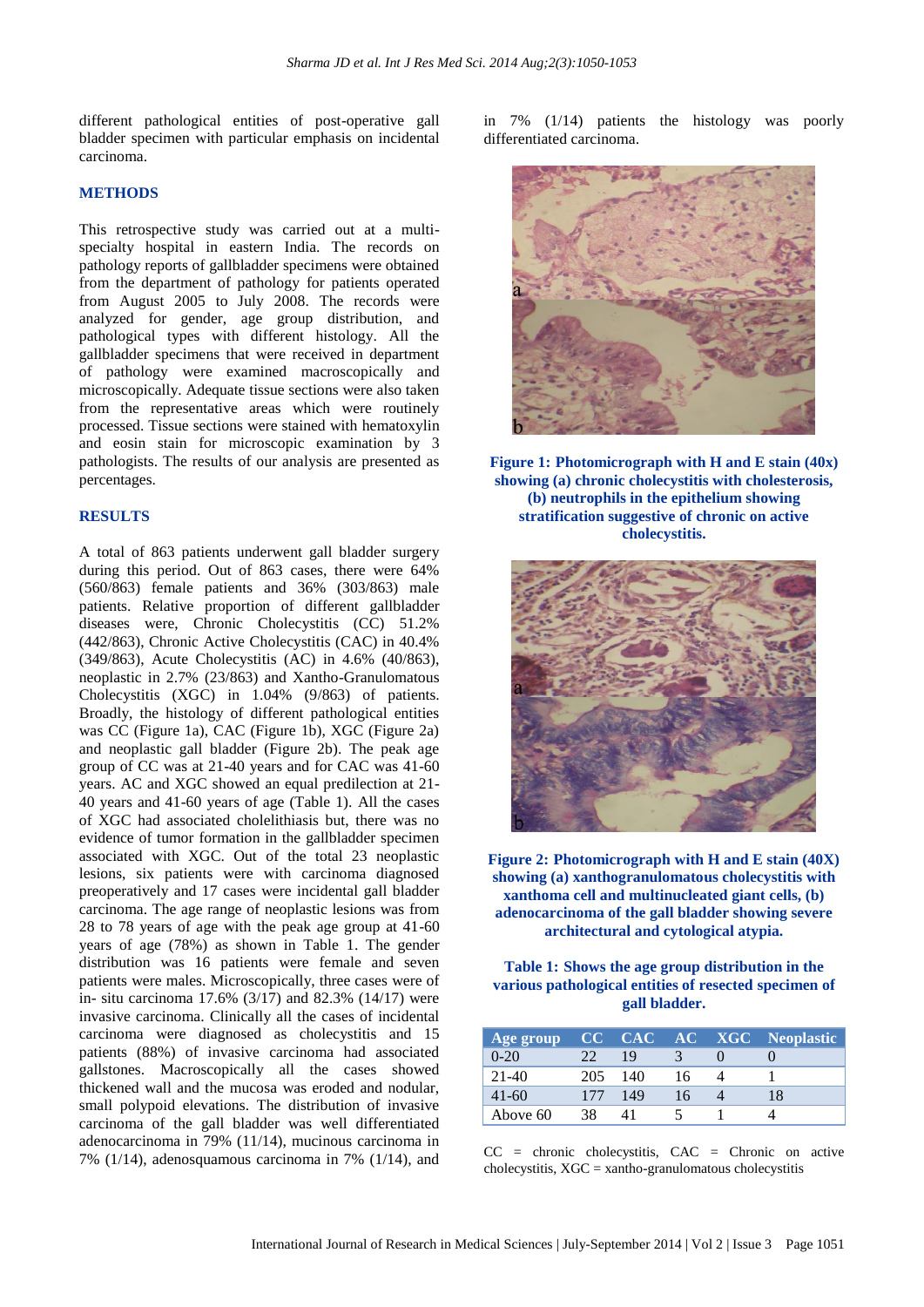#### **DISCUSSION**

In comparison to the western countries, the incidence of gallbladder carcinoma is high in India. Despite being the most common malignancy of the biliary tract, it is nearly always diagnosed at an advanced stage when the tumor has the invaded the adjacent organs.<sup>4</sup> Incidental gallbladder carcinoma is defined as whenever gallbladder carcinoma is found on histopathology after the gallbladder has been removed for symptomatic benign gallbladder disease with or without gallstones.<sup>5</sup> In our analysis, incidental carcinoma of gall bladder showed a female preponderance (M:F=2.2:1). Vast majority of patients in our analysis with incidental carcinoma of the gall bladder were seen in the age group of 41-60 years. The reported incidence of incidental gallbladder carcinoma varies from  $0.35\%$  to  $2\%$ .<sup>6-8</sup> A previous history of gallstones was found in 75% to 98% of cases of incidental gallbladder carcinoma.<sup>9,10</sup> In our analysis, 88% of patients with incidental carcinoma had coexisting cholelithiasis. Deguara et al. had reported 1% cases of incidental gallbladder carcinoma in their study of 2577 cholecystectomies,<sup>11</sup> Khan et al. reported  $1.86\%$ ,<sup>9</sup> Daphna et al.  $0.35\%$ ,<sup>12</sup> and Ahmad et al. had reported it around  $1.45\%$ .<sup>10</sup> In the present study, the prevalence was 1.97%. Our analysis has shown a very high proportion of incidental gall bladder carcinoma in a relatively small sample size, which underscores the high risk of gall bladder in our population. Moreover, our analysis has shown that in the age group of 41-60 years most of the incidental cases of carcinoma gall bladder are likely to be detected. This was similar age group to that of CC which was treated by surgery. Treatment policy for patients with incidental gallbladder carcinoma depends on the depth of invasion by the tumor. Tumor stage is the most important prognostic factor.<sup>13</sup>  $T_{is}$  and T1a gallbladder carcinoma can be treated by simple cholecystectomy. However, in T1b and above stage cancer requires extended cholecystectomy, which is important for improving the long term prognosis.<sup>5,14</sup>

Laparoscopic cholecystectomy has been contraindicated in the presence of gallbladder cancer. $5$  Amongst the different types of cholecystitis, XGC merits special mention. It is an inflammatory lesion of the gallbladder characterized by marked proliferative fibrosis and infiltration of macrophages and foam cells involving the wall of the gallbladder. The reported prevalence varies from 0.66% to 1.8% and 91% to 100% cases have associated cholelithiasis.<sup>15,16</sup> Although XGC is not an exceptional finding, it is important because very few reports have described XGC with aggressive tumor like inflammation pattern. Spinelli et al. has reported a case of XGC which clinically and radiologically presented as an advanced gallbladder carcinoma with involvement of adjacent organs and structures.<sup>17</sup> Prevalence of XGC in our study was 1.04% but none of the cases of XGC mimicked a malignant lesion clinically or radiologically. So, fine needle aspiration biopsy and intraoperative frozen section may be helpful in the diagnosis. 100% of cases of XGC in our analysis had associated cholelithiasis. XGC and gallbladder carcinoma may coexist. Shukla et al. have shown that the high incidence of carcinoma gall bladder along the gangetic belt of northern India which is probably due to the presence of heavy metals like cadmium, mercury and lead in gall bladder specimens of patients.<sup>18</sup> Since, specimens of the gall bladder due to carcinoma are mostly available due to incidental diagnosis, so, similar studies on cases with incidental diagnosis of gall bladder carcinoma is imperative to establish such an association in our population as well. The morphologic changes in the gallbladder specimens are not available for a sequential follow-up study for the development of carcinoma from dysplastic lesions in cholecystectomized patients. So, the prognostic significance of this study is low in this regard.

#### **CONCLUSION**

Histopathological examination of gallbladder specimen helps to identify non-neoplastic conditions with its complications and also, for the detection of incidental carcinoma. Thorough sampling of all gallbladder specimens is a must to detect focal neoplastic changes.

*Funding: No funding sources Conflict of interest: None declared Ethical approval: The study was approved by the institutional review board*

#### **REFERENCES**

- 1. National Center for Disease Informatics and Research (NCDIR). Consolidated report of population based cancer registries of India 2009- 2011. In: V. M. Katoch, eds. NCDIR Report. Bangalore: ICMR; 2013: 1-210.
- 2. Nandakumar A, Gupta PC, Gangadharan P, Visweswara RN, Parkin DM. Geographic pathology revisited: development of an atlas of cancer in India. Int J Cancer. 2005;116:740-54.
- 3. Kiran CS, Das P, Agarwal N, Gupta SD. Pathology of Gallbladder Carcinoma in India: an overview. Indian J Med Paediatr Oncol. 2007;28(Suppl 2):16- 24.
- 4. Kapoor VK, Pradeep R, Haribhakti SP, Sikora SS, Kaushik SP. Early carcinoma of the gallbladder: an elusive disease. J Surg Oncol. 1996;62:284-7.
- 5. Misra MC, Guleria S. Management of cancer gallbladder found as a surprise on a resected gallbladder specimen. J Surg Oncol. 2006;93:690-8.
- 6. Kimura W, Nagai H, Kuroda A, Morioka Y. Clinicopathologic study of asymptomatic gallbladder carcinoma found at autopsy. Cancer. 1989;64:98-103.
- 7. Silk YN, Douglass HO, Nava Jr HR, Driscoll DL, Tartarian G. Carcinoma of the gallbladder. The Roswell Park experience. Ann Surg. 1989;210:751- 7.